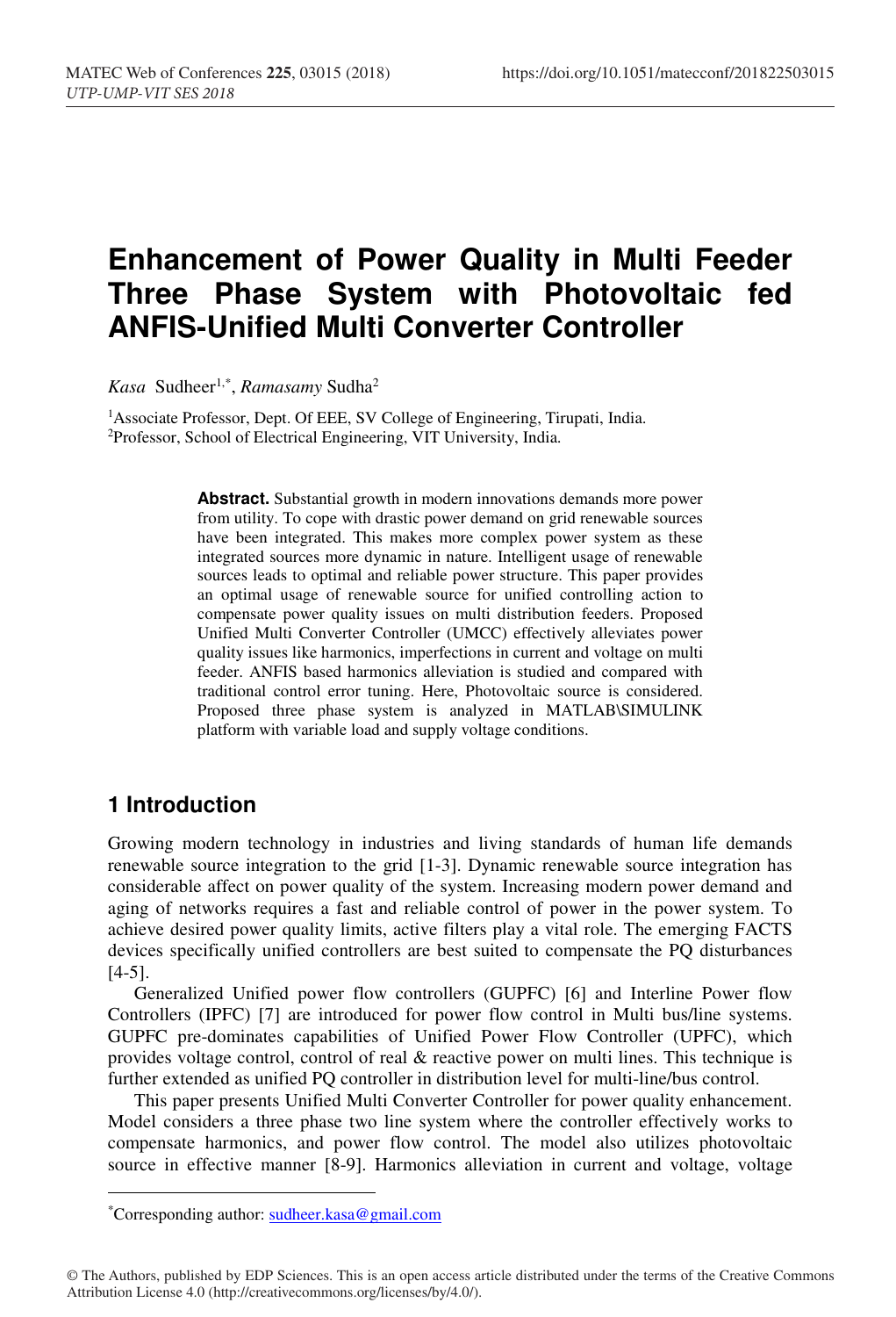swell/sag/interruption compensation, unbalanced and distorted source voltage compensation, effective integration of PV system are the objectives of proposed control technique.



**Fig. 1**. Proposed System

## **2 Proposed System Description**

Proposed UMCC is connected between two Lines of 2 bus system. Fig. 1 demonstrates Single line diagram of proposed 2 bus system. Two lines connected to two loads  $L_1$  and  $L_2$ served by two separate sources  $S_1$  and  $S_2$  respectively. Source-1 connected with Non Linear loads and Source-2 connected with sensitive load.  $V_{S1}$  and  $V_{S2}$  are source voltages,  $I_{S1}$  and  $I_{S2}$  are the source currents,  $I_{L1}$  and  $I_{L2}$  are load currents. Proposed UMCC consists of three 3 leg voltage source converters. Two converters are used as Series Converters (VSCs<sub>e1</sub> &  $VSC<sub>se2</sub>$ ). The third one is used as Shunt Converter (VSC<sub>sh</sub>) connected to Line-1. All the 3 converters share the common DC link. The Photovoltaic Unit is fed at DC link to provide additional power to the system [4-5]. The DC link propagates the power from Photovoltaic Unit to the interconnected line.

Here, control strategy uses both series and shunt controllers which are based on Synchronous Reference Frame d-q method. Gating pulses for Shunt Controller and series controller are generated using pulse width modulation (PWM) technique.

Integrated PV source at DC link delivers required power to Shunt Converter for mitigating current abnormalities on Line-1 and power required to  $SEC<sub>1</sub>$  and  $SEC<sub>2</sub>$  during voltage sag/swell/interruption condition [1,5]. In general Lead Acid Batteries, Fly wheels, Super Capacitors are utilized for supplying required power at DC link. In current model battery is replaced by Photo Voltaic Source. This works as DC link voltage stabilizer and delivers the part of real power to load.

Several maximum power point tracking algorithms are available for tracking maximum solar energy [10]. Like Perturbation & Observation, Incremental Conductance, soft computing based MPPT methods. Ease of less parameters and uncomplicated feedback makes P&O as most preferred algorithm [11]. Considered Photovoltaic Source comprises PV cell, MPPT unit and DC/DC boost converter.

#### **2.1 Shunt Control Strategy**

Here, shunt controller compensates reactive component and harmonic content in  $(I_{S1})$ source current. It also regulates dc link voltage  $(V_{dc})$ . Fig. 2, shows the shunt control strategy. Here, the load currents transformed into reference frame dq0 components given by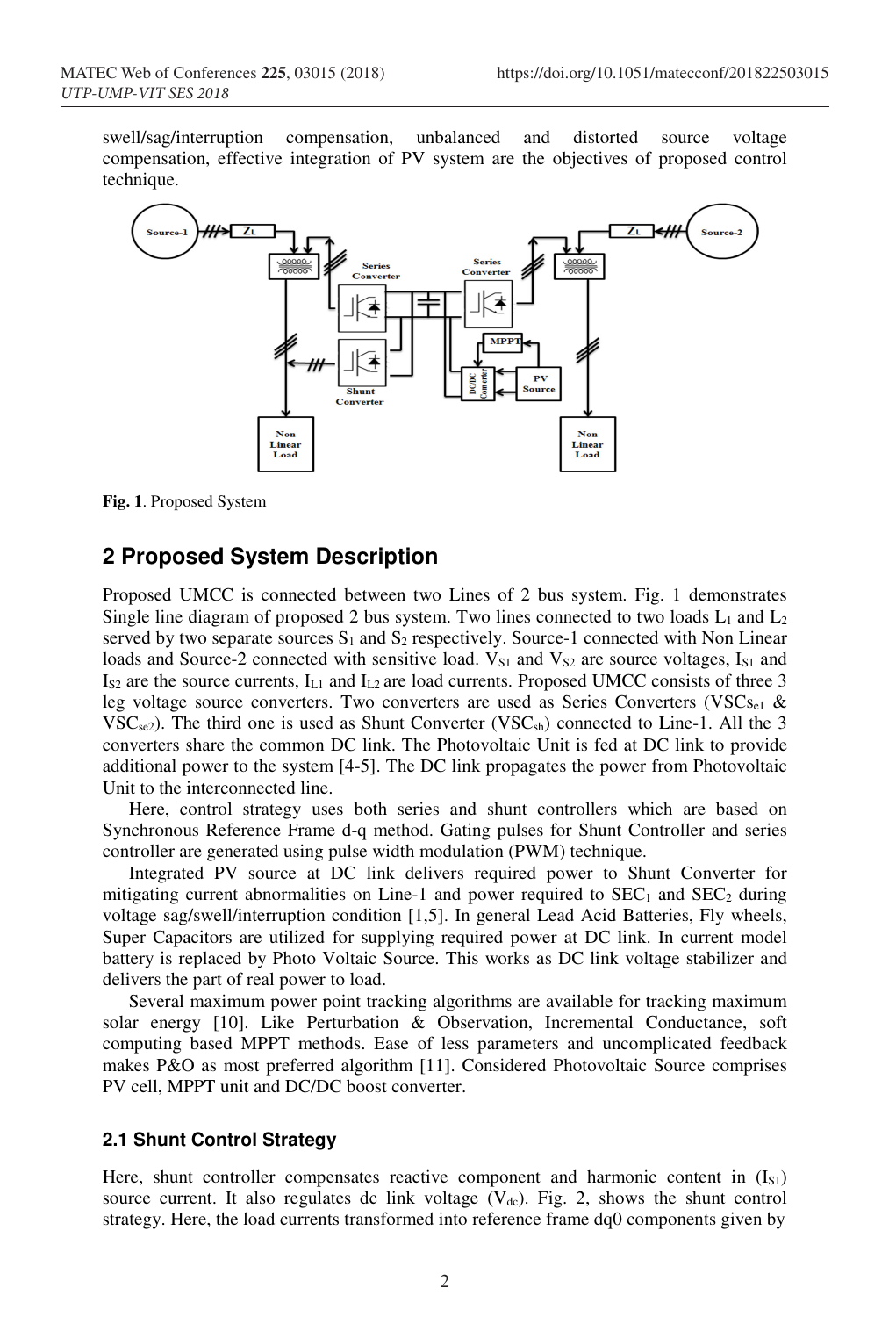$$
I_{Ldq0} = T_s * I_{Labc}
$$
\nWhere T is the transformation matrix given by

\n
$$
I_{Ldq0} = I_s * I_{Labc}
$$
\n(1)

Where  $T_s$  is the transformation matrix given by,

$$
T_s = \frac{2}{3} \begin{bmatrix} cos(wt) & cos(wt - 120) & cos(wt + 120) \\ -sin(wt) & -sin(wt - 120) & -sin(wt + 120) \\ 1/2 & 1/2 & 1/2 \end{bmatrix}
$$
(2)

For regulating DC link voltage, response signal of PI controller given in (3) is added with d component of  $I_L$ . The d and q component of reference current are given in (4) & (5),

$$
V_{e(t)} = K_p e(t) + K_i \int_0^t e(t) dt
$$
\n(3)

Where  $V_{e(t)}$  is output of PI controller,  $e(t)$  is input error signal and traditional controller gains are K**p** & K**i** .

$$
I_{ref}^a = I_{Ld} + \Delta I_{dc} \tag{4}
$$

$$
I_{ref}^q = I_{Lq} \tag{5}
$$

Above d & q components of reference currents are again transformed into 'abc' component frame using (6),

$$
I_{ref}^{abc} = T_s^{-1} * I_{ref}^{dq0}
$$
 (6)

Later, using PWM controller gate pulses are generated to cancel the harmonics and reactive component in Source current. In this model, ANFIS & Fuzzy logic are utilized to tune the DC link voltage error for effective harmonic compensation. This method predominates commonly traditional PI controller technique. Fuzzy controller has three stages to develop desired response. At beginning, fuzzification phase converts crisp variables into linguistic fuzzy variables. Both input and output spaces are mapped using triangular membership functions. The selected linguistics variables are PH, PM, PS, ZE, NS, NM and NH [12]. At inference stage, input variables are processed based on knowledge base. At defuzzification stage, response variables of inference stage coalesced by centroid method for producing targeted final control signals.

ANFIS controller utilizes both Neural Network's adaptive learning features & Fuzzy inference mechanism. Neuro-Fuzzy combination has proven its fine tuning of error signal ability in [13]. Five layer ANFIS structure is used in current model for tuning DC link error [8] and sugeno rules are used for ANFIS controller.

#### **2.2 Series Control Strategy**

Here, series controller mitigates voltage swell, sag and interruption. It also compensates voltage harmonics. ANFIS based series voltage controller is show in Fig.3. Initially, source voltages are transformed into dq0 components using (7),

$$
V_{s1}^{dq0} = T_s * V_{s1}^{abc} = V_{s1p} + V_{s1n} + V_{s10} + V_{s1h}
$$
 (7)

where  $V_{\rm s1p}$ ,  $V_{\rm s1n}$ ,  $V_{\rm s10}$ , and  $V_{\rm s1h}$  are positive, negative, zero sequence and harmonic component respectively.

Objective is to get sinusoidal voltage, so the dq0 reference frame of load voltage is given by (8),  $\ddot{\phantom{0}}$ 

$$
V_{L1}^{dq0} = T_s * V_{s1}^{abc} = \begin{bmatrix} U_m \\ 0 \\ 0 \end{bmatrix}
$$
 (8)

0 Required compensating dq0 reference frame voltage is given by (9),

$$
V_{dq0}^{ref} = V_{s1}^{dq0} - V_{L1}^{dq0}
$$
 (9)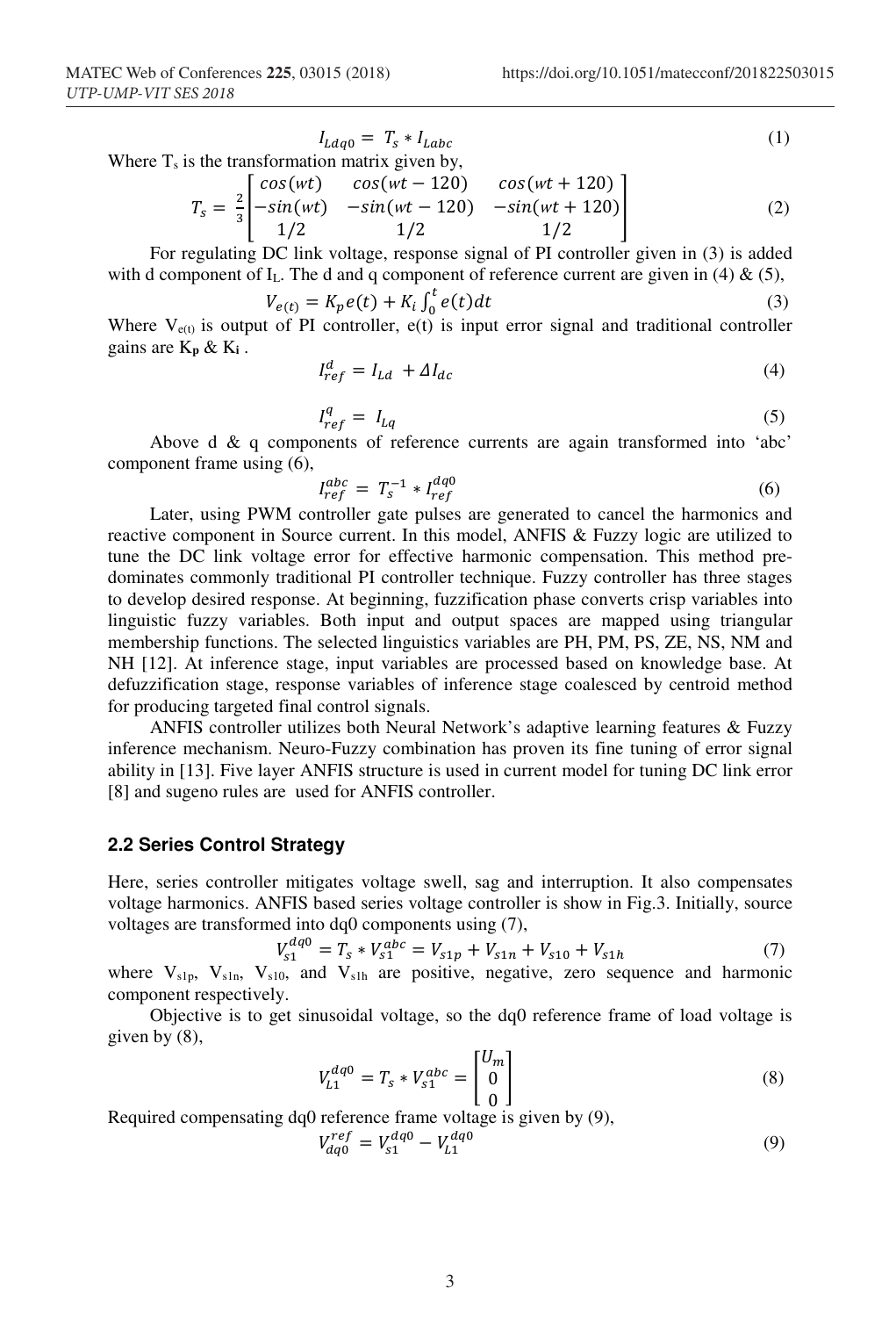



**Fig. 2**. Shunt Controller **Fig. 3.** Series Controller

## **3 Simulation Results**

#### **3.1 Current Profile**

The nonlinear load connected to Line-1 injects harmonics into line. Fig.4 shows ANFIS based shunt converter injected currents (Phase-A) to suppress source current harmonics. Before  $T = 0.1$  sec, non-linearities are present in the source current. Here variable load is considered after  $T = 0.1$ sec. Post  $T = 0.1$ sec. ANFIS based shunt controller is active and suppresses the nonlinearities in current by injecting the opposing current. Here, load current is served by both Source-1 and PV fed shunt injected current



**Fig. 4.** Load current, Injected current and Source Current on Line-1

#### **3.2 Voltage Profile**

On Line-1 load voltage has sag of 25% in the duration  $0.15 < T < 0.5$  & 20% swell in the duration of 0.35 $\lt T$ <0.5. The series voltage converter VSC<sub>se1</sub> injects required compensating voltage to mitigate swell and sag in the source voltage. The same has been shown in Fig. 5(a). Due to injection of voltage, the Load-1 Voltage (VL1) profile is improved. On Line-2, load voltage has 25% sag in the duration  $0.15 < T < 0.25 \& 30\%$  swell in the duration  $0.3 <$ T < 0.4. An interruption in voltage is created between  $0.45 < t < 0.55$  with 3 phase fault.

Series voltage controller  $VSC_{se2}$ , injects voltage to compensate sag, swell & interruption. The same has been presented in Fig.5(b). By injecting required voltage, Load-2 voltage profile is improved. Fig.6 shows the unbalanced voltage mitigation.

Here, unbalanced and distortions are created in Source voltage. Under these conditions also proposed model successfully suppresses the voltage variations and sinusoidal voltage is supplied to load. Fig.7 shows power factor improvement with the integration of shunt controller after t=0.1 sec from 0.68 to 0.92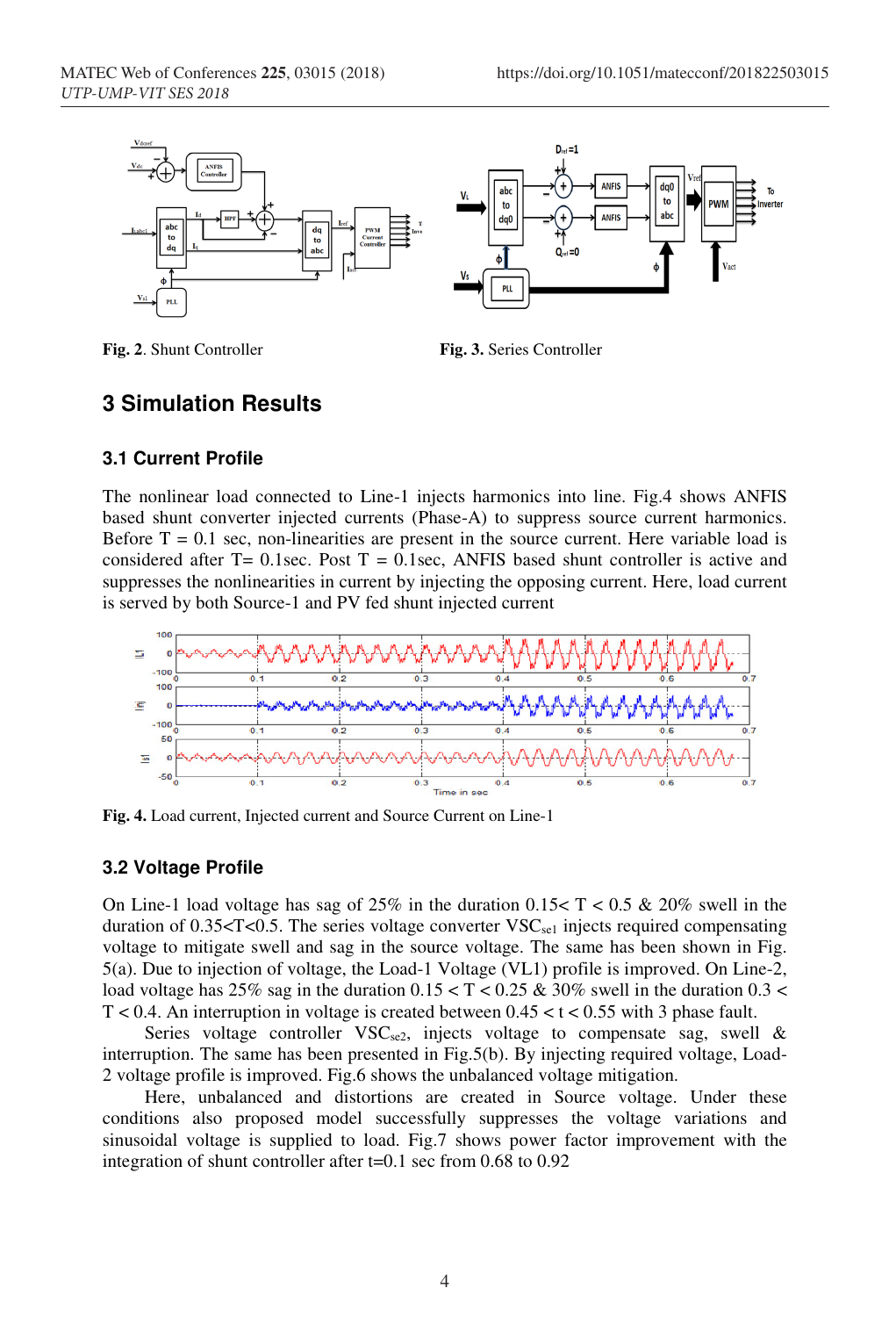





**Fig. 6.** Unbalanced voltages on Line-1 **Fig. 7.** Power Factor on Line-1



FFT window: 4 of 34 cycles of selecte

**Fig. 8.** Source-1 current % THD





#### **3.3 Harmonics Profile**

The harmonics reduction is analyzed under different conditions. Such as without UMCC, with PI-UMCC, With Fuzzy-UMCC and ANFIS-UMCC.

 Case1: % THD of supply current without UMCC is presented in Fig.8(a). Supply current (Phase-A)  $%$  THD is more because of nonlinear loads.<br>Table 1. Proposed System Specifications Table 2. Comparent

**Table 2.** Comparison of Power Factor, % THD

|                |                   | for Source current and Load voltage |                           |             |             |                |              |
|----------------|-------------------|-------------------------------------|---------------------------|-------------|-------------|----------------|--------------|
| S.             | <b>Parameters</b> | Ratings                             |                           |             |             |                |              |
| No             |                   |                                     |                           |             | With        | With           | With         |
|                | Source            | 3-phase, 230 V,                     |                           | Without     | $PI -$      | <b>Fuzzy</b> - | <b>ANFIS</b> |
|                | voltage           | 50 Hz                               | <b>Terms</b>              | <b>UMCC</b> | <b>UMCC</b> | <b>UMCC</b>    | <b>UMCC</b>  |
| 2              | Load- $1$         | $R_1 = 26.66$<br>$Q_{L} = 50mH$     | %THD of Current           |             |             |                |              |
|                |                   |                                     | Source                    |             |             |                |              |
| 3              | Load- $2$         | $R_2=10 \Omega$<br>$L_2=0.03mH$     | current $I_{s1}$          | 26.76       | 7.77        | 5.04           | 3.99         |
| $\overline{4}$ | DC link           | $V_{dc} = 450 V$                    | % THD of Load Voltage     |             |             |                |              |
|                |                   |                                     | Load                      |             |             |                |              |
| 5              | Solar Cell        | 35V, 7.5 A                          | Voltage(V <sub>11</sub> ) | 28.5        | 3.35        | 2.89           | 1.51         |
|                |                   |                                     | Load                      |             |             |                |              |
|                |                   |                                     | $Voltage(V_{12})$         | 35.5        | 2.23        | 2.15           | 1.32         |